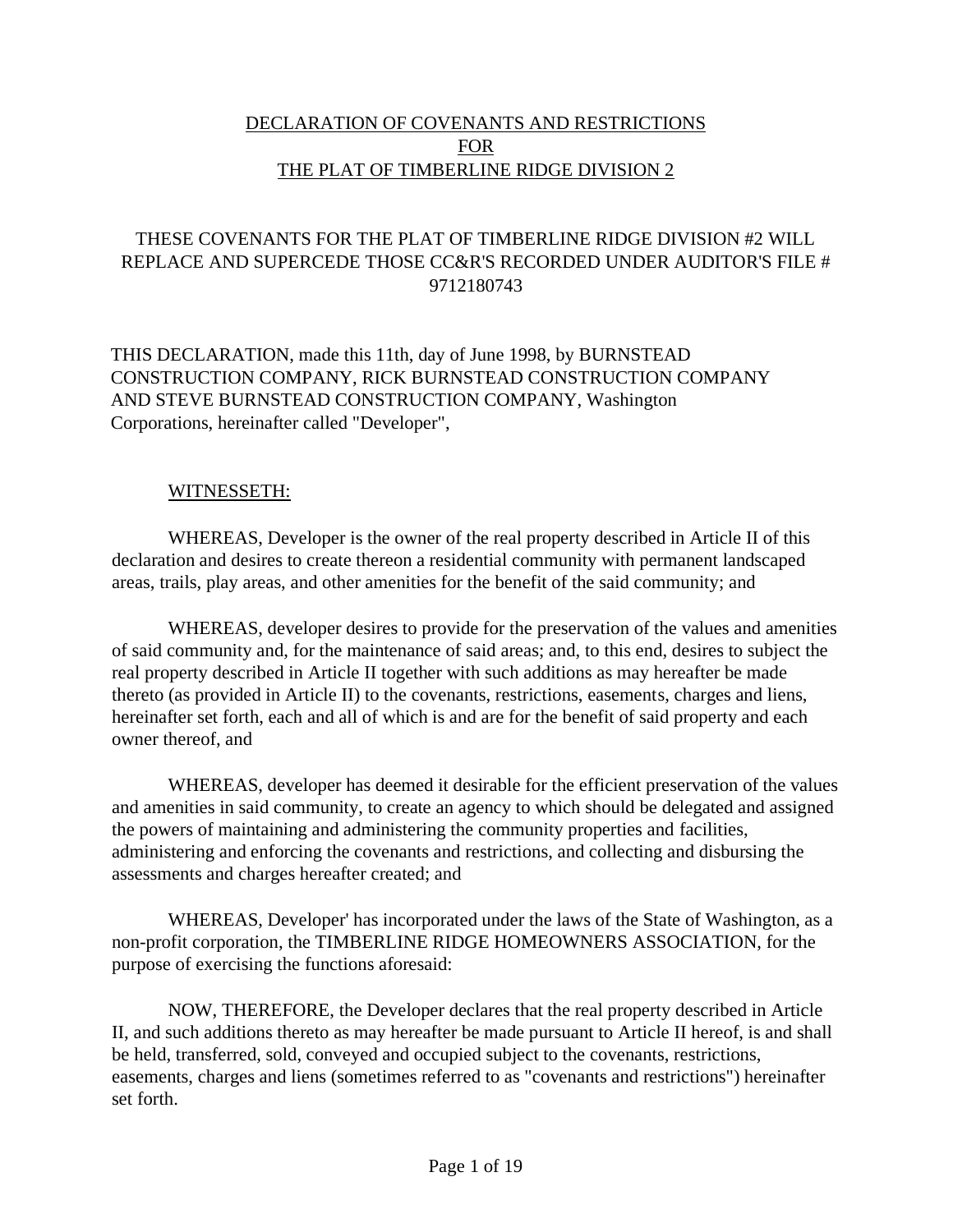# ARTICLE I

# DEFINITIONS

Section 1: The following words when used in this Declaration or any Supplemental Declaration (unless the context shall prohibit) shall have the following meanings:

- (a) "Association" shall mean and refer to TIMBERLINE RIDGE HOMEOWNERS ASSOCIATION.
- (b) "The Properties" shall mean and refer to all such existing properties, and additions thereto, as are subject to this Declaration or any Supplemental Declaration under the provisions of Article II hereof.
- (c) "Common Properties" shall mean and refer to those areas of land shown on any recorded subdivision plat or deeded to and accepted by the Association of The Properties and intended to be devoted to the common use and enjoyment of the owners of The Properties.
- (d) "Lot" shall mean and refer to any plot of land shown upon any recorded subdivision map of the Properties with the exception of common Properties as heretofore defined.
- (e) "Owner" shall mean and refer to the record owners, whether one or more persons or entities, of the fee simple title to any Lot or Living Unit situated upon The Properties but, notwithstanding any applicable theory of the mortgage, shall not mean or refer to the mortgagee unless and until such mortgagee has acquired title pursuant to foreclosure or any proceeding in lieu of foreclosure.
- (f) "Member" shall mean and refer to all those Owners who are members of the Association as provided in Article III, Section I, hereof.
- (g) "Board" shall mean and refer to the Board of Directors of the Association, as provided for in Article XII. For purposes of exercising the powers and duties assigned in this Declaration to the Board, this term shall also mean the "Temporary Board" of "Declarant" as provided in Article IV, unless the language or context clearly indicates otherwise.
- (h) "Declarant" shall mean and refer to BURNSTEAD CONSTRUCTION CO., RICK BURNSTEAD CONSTRUCTION CO., AND STEVE BURNSTEAD CONSTRUCTION CO., its successors and assigns, if such successors and assigns should acquire more than one undeveloped lot from the Declarant for the purpose of development.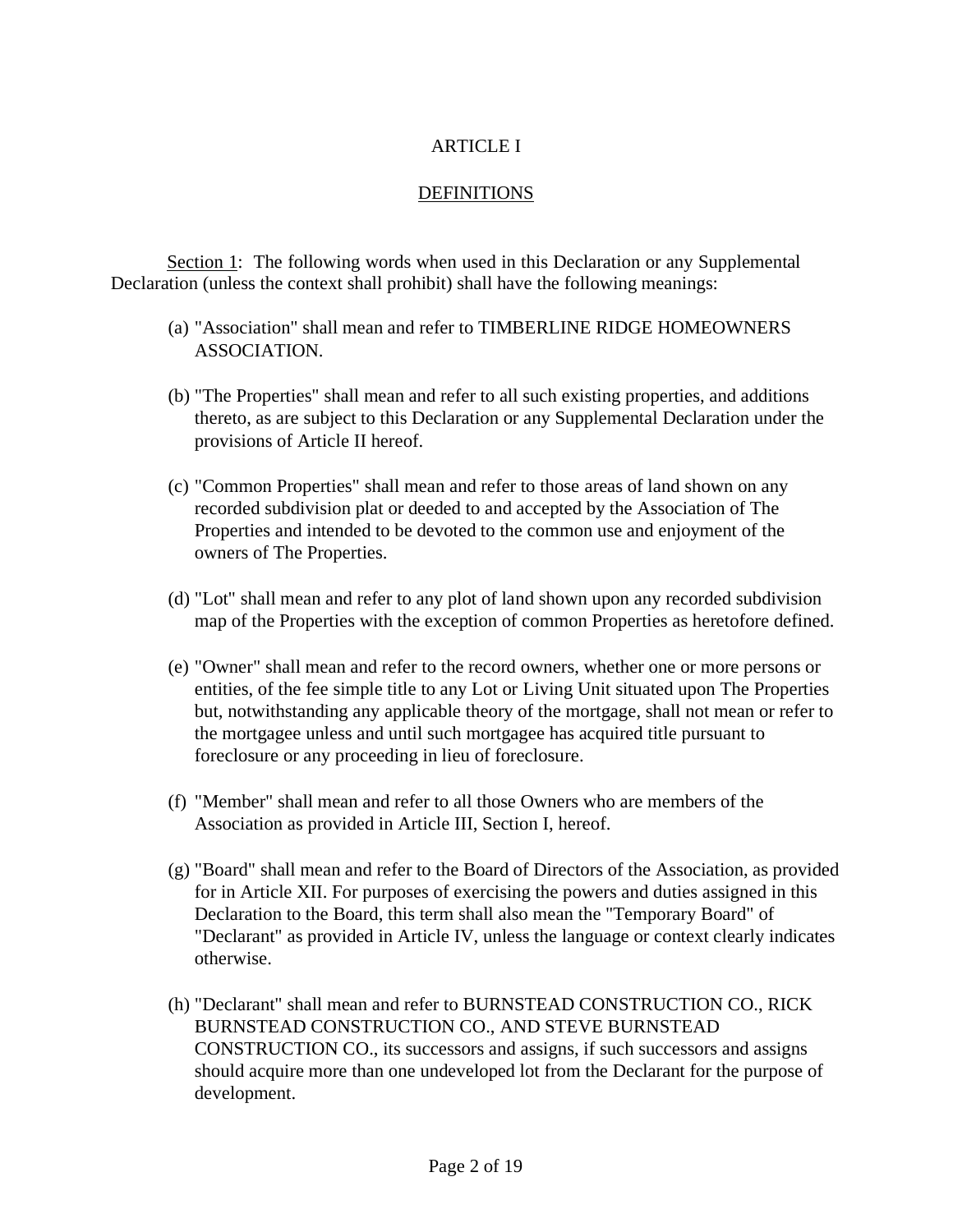- (i) "Common Maintenance Areas" shall mean those portions of all real property (including the improvements thereto) maintained by the Association for the benefit of the members of the Association. The areas to be maintained by the Association at the time of recording this Declaration are described as follows: All improvements, including fencing and landscaping located at the entrance to the plat with the common properties as well as the improvements which may be part of publicly owned right of ways or tracts.
- (j) "Development Period" shall mean and refer to that period of time defined in Article V of this Declaration.
- (k) "Plat" shall mean and refer to the Plat of TIMBERLINE RIDGE II, as recorded in Volume 183 of Plats, Pages 72 through 84, records of King County, Washington, under Recording No. 9712160596.
- (l) "Buffer Zones" shall mean areas adjoining sensitive areas such as steep slopes and/or wetlands. Buffers are shown on the recorded plat.

# ARTICLE II

# PROPERTY SUBJECT TO THIS DECLARATION: AND ADDITIONS THERETO

Section 1: Existing Property. The real property which is, and shall be held, transferred, sold, conveyed, and occupied subject to this Declaration is located in King County, Washington, and is more particularly described as follows:

The Plat of TIMBERLINE RIDGE DIVISION 2, according to the plat recorded in Volume 183 of Plats, pages 72 through 84, records of King County, Washington, all of which real property shall hereinafter be referred to as "Existing Property".

Section 2: Additions to Existing Property. Additional lands may become subject to this Declaration in the following manner.

(a) Additions Upon Approval. Upon approval in writing by the Board of Directors of the TIMBERLINE RIDGE ASSOCIATION as provided in its Articles of Incorporation, adjoining property may be added and be subject to the jurisdiction of the TIMBERLINE RIDGE HOMEOWNERS ASSOCIATION.

(b) Mergers. Upon a merger or consolidation of the Association with another association as, provided in its Articles of Incorporation, its properties, rights, and obligations may, by operation of law, be transferred to another surviving or consolidated association or, alternatively, the properties, rights and obligations of another association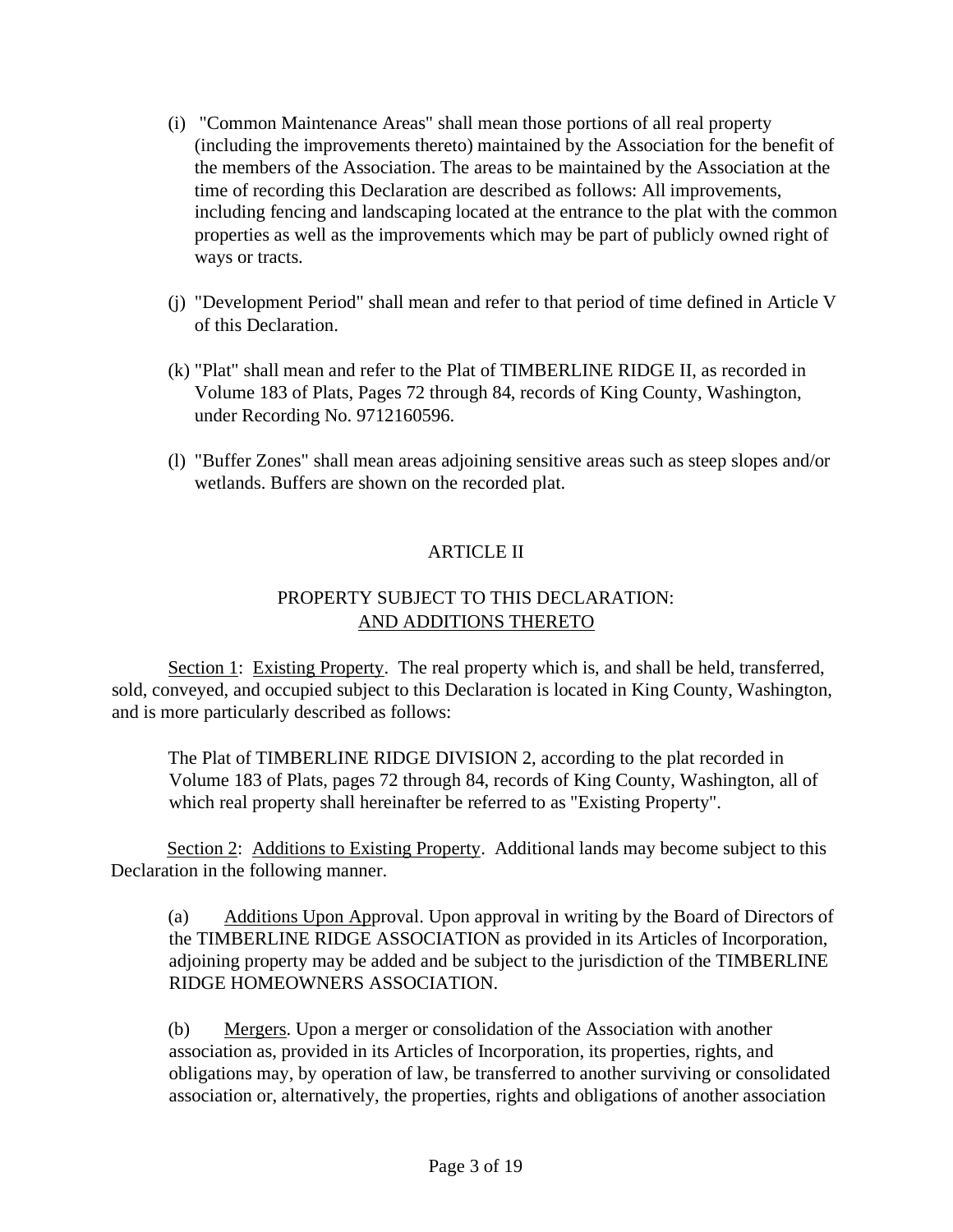may, by operation of law, be added to the properties, rights and obligations of the Association as a surviving or consolidated association may administer the covenants and restrictions established by this Declaration within the Existing Property together with the covenants and restrictions established upon any other properties as one scheme. No such merger or consolidation, however, shall affect any revocation, change or addition to the covenants established by this Declaration within the Existing Property except as hereinafter provided.

# ARTICLE III

# RESIDENTIAL AREA COVENANTS

Section 1: Land Use and Building Type. All building sites in the tract, excluding designated recreational areas, shall be known and described as residential building sites. No structures shall be erected, altered, placed or permitted to remain on any building site other than one detached single family dwelling not to exceed two (2) stories in height (excluding basement), a private garage for not less than two (2) cars, guest house, and other outbuildings incidental to residential use of the premises. All zoning and land use ordinances, rules and regulations of King County, as found in the King County Land Use Codes, shall apply to all Lots.

Section 2: Building Location. No building shall be located on any lot nearer to the front lot line than 15 feet, or nearer than 10 feet to any side street line. No building shall be located nearer than 5 feet on one side and 5 feet on the other side to an interior lot line. For the purpose of this covenant, eaves, steps and open porches shall not be considered as a part of a building, provided, however, that this shall not be construed to permit any portion of a building on a lot to encroach upon anther Lot, Tract, or Native Growth Protection Easement. When regulations of the governing jurisdiction require larger setbacks they shall control.

Section 3: Easements. Easements for installation and maintenance of utilities and drainage facilities are reserved as shown on the recorded plat and over the rear 5 feet and the side two and one-half feet of each lot. Within these easements, no structure, planting or other material shall be placed or permitted to remain which may damage or interfere with the installation and maintenance of utilities, or which may change the direction of flow of drainage channels in the easements, or which may obstruct or retard the flow of water through drainage channels in the easements. The easement area of each lot and all improvements in it shall be maintained continuously by the owner of the lot, except for those improvements for which a public authority or utility company is responsible.

Section 4: Nuisances. No noxious or offensive activity shall be carried on upon any lot or shall anything be done thereon which may be or may become an annoyance or nuisance to the neighborhood. Nothing shall be done or maintained on any Lot or within any Dwelling which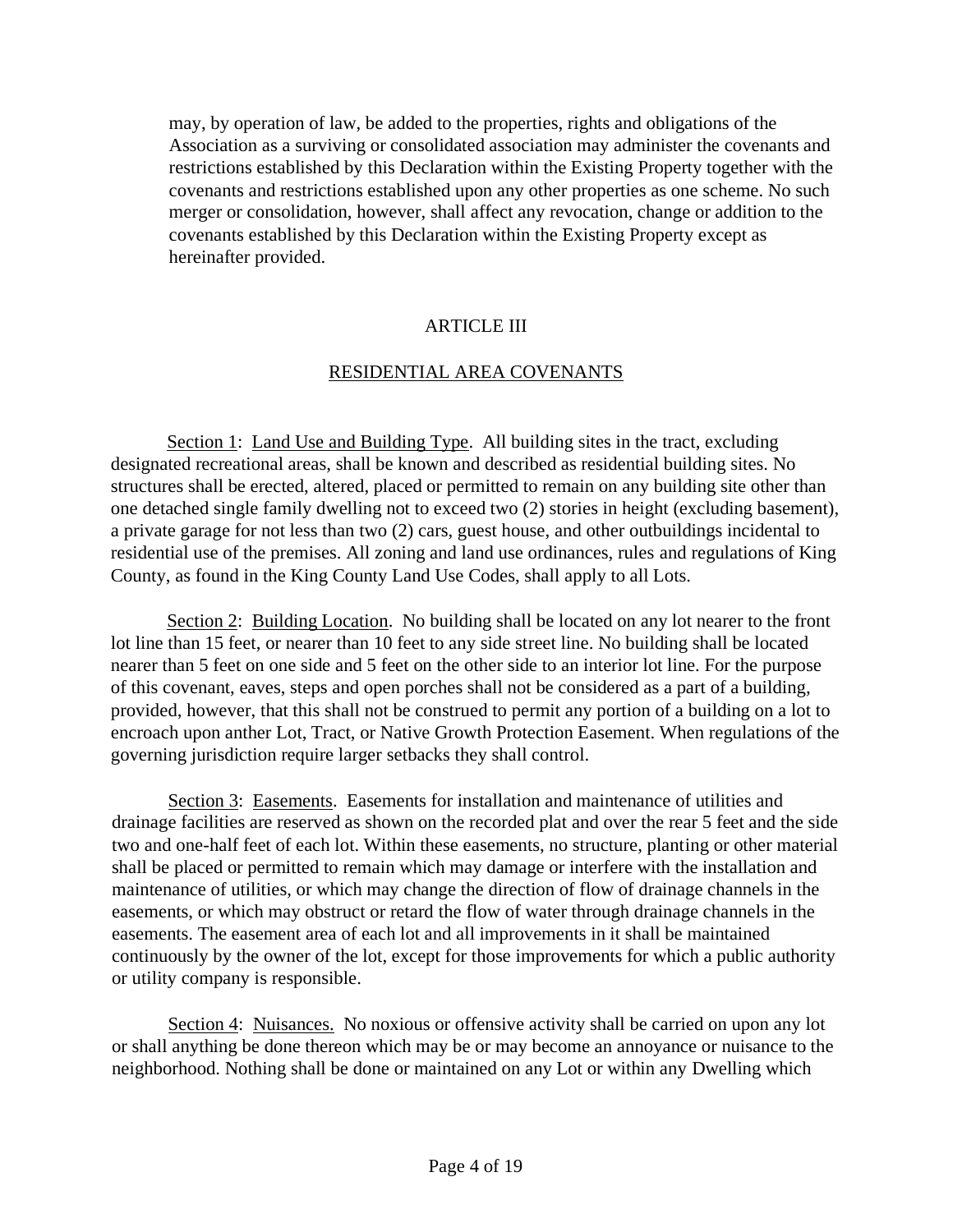may be or may become an annoyance or nuisance to the neighborhood or other Owners within the Property or other activity which mayor does detract from the value of the Property.

Section 5: Temporary Structures. No structure of a temporary character, trailer, recreational vehicle, basement, tent, shack, garage, barn or any other outbuilding shall be used on any lot at any time as a residence for a period longer than fourteen (14) days.

Section 6: Construction Period. Any dwelling or structure erected or placed on any lot in this subdivision shall be completed as to external appearance, including finish painting, within eight (8) months from the date of start of construction except for reasons beyond control in which case a longer period may be permitted, if authorized by the Architectural Control Committee.

Section 7: Signs. No sign of any kind shall be displayed to the public view on any lot except one professional sign of not more than one (1) square foot, one sign of not more than five (5) square feet advertising the property for sale or rent, or signs used by a builder to advertise the property during the construction and sales period. Political yard signs of not more than five (5) square feet are allowed during campaign periods. For purpose of these covenants campaign period shall be the period four months prior to the election for which the sign is directed or intended to influence the vote.

Section 8: Animals and Poultry. No animals, livestock or poultry of any kind shall be raised, bred or kept on any lot except that dogs, cats or other small household animals or birds may be kept, provided that they are not kept, bred or maintained for any commercial purpose. All pens and enclosures must be approved by the committee prior to construction and shall be kept clean and Odor free at all times.

Section 9: Garbage. No lot shall be used or maintained as a dumping ground for rubbish or trash. Garage or other waste shall not be kept except in sanitary containers. All equipment for the storage or disposal of such material shall be kept in a clean and sanitary condition out of site from the street.

Section 10: Fences. No fence, or wall shall be permitted to extend nearer to any street than the minimum setback line, except that nothing shall prevent the erection of a necessary retaining wall, the top of which does not extend more than three (3) feet above the finished grade at the back of said retaining wall. Exemptions to this paragraph may be granted by the procedure specified in Article IV (Architectural Control Committee). No fence, wall or other obstruction shall be permitted to intrude into the buffer zones. All fences to be built shall be the same color and design as the fences constructed by the Declarant unless otherwise approved by the Architectural Control Committee Review Board.

Section 11: Oil and Mining Operation. Oil drilling, oil development operations, refining, mining operations of any kind, or quarrying shall not be permitted upon or in any of the building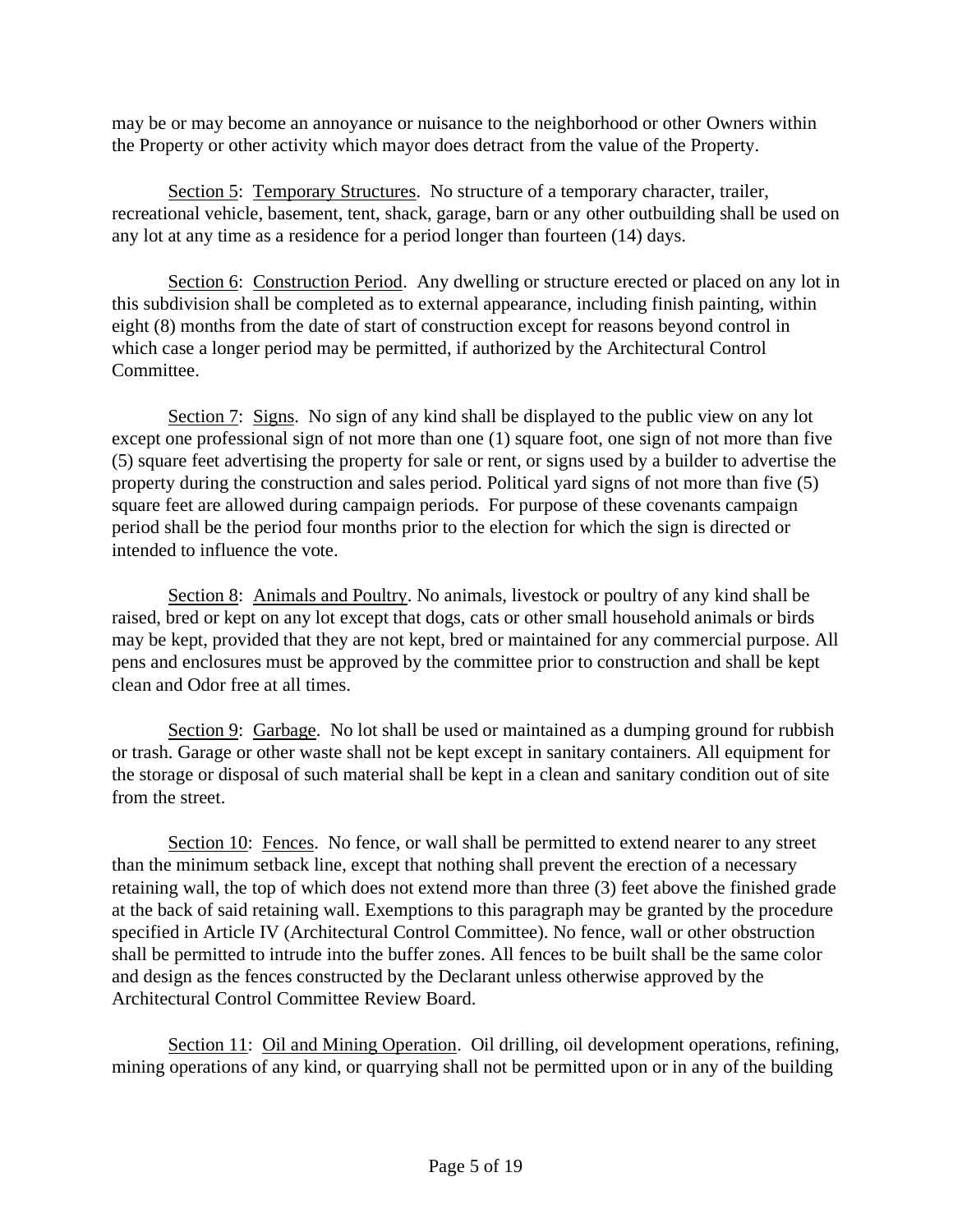sites in the tract described herein, nor shall oil wells, tanks, tunnels, mineral excavations or shafts be permitted upon or in any of the building sites covered by these covenants.

Section 12: Campers Trailers & Recreational Vehicles. The keeping of a boat, boat trailer, camper, mobile home; recreational vehicle or travel trailer, cars or similar objects, either with or without wheels, on any parcel of property covered by these covenants is prohibited unless written permission is granted by the procedure specified in Article IV (Architectural Control Committee) providing for storage to be no less than 30 feet to the front lot line, or nearer than 30 feet to any side street line; provided, however, that such personal property or vehicle shall be adequately screened and/or within a structure either of which has been architecturally approved by provisions of Article IV.

Section 13: Antennas. No radio or TV antenna which extends more than 30 inches from the structure on which is more than 24" in diameter shall be permitted unless approved by the Architectural Control Committee.

Section 14: Covenants Running With Land. These covenants are to run with the land and shall be binding on all persons claiming under them for a period of thirty (30) years from the date these covenants are recorded, after which time said covenants shall be automatically extended for successive periods of ten. (10) years unless an instrument signed by a majority of the then-owners of the lots has been recorded, agreeing to change said covenants in whole or in part.

Section 15: Enforcement. Enforcement shall be by proceedings at law or in equity against any person or persons violating or attempting to violate any covenant either to restrain violation or to recover damage.

Section 16: Severability. Invalidation of anyone of these covenants by judgment or court order shall in no way affect any of the other provisions which shall remain in full force and effect.

# ARTICLE IV

# ARCHITECTURAL CONTROL COMMITTEE

No building, fence, wall, recreational facilities, or other accessory structures shall be commenced, erected or maintained upon the Properties, nor shall any exterior addition to or change or alteration therein be made until the plans and specifications showing the nature, shape, height, materials, and location of the same have been submitted to and approved in writing as to harmony of external design and location in relation to surrounding structures and topography by the Board of Directors of the Association, or by an Architectural Control Committee composed of three (3) or more representatives appointed by the Board, except for initial construction and improvements associated with residency which are constricted by the Declarant(s). The committee shall also review proposals to change the exterior color of homes in the plat.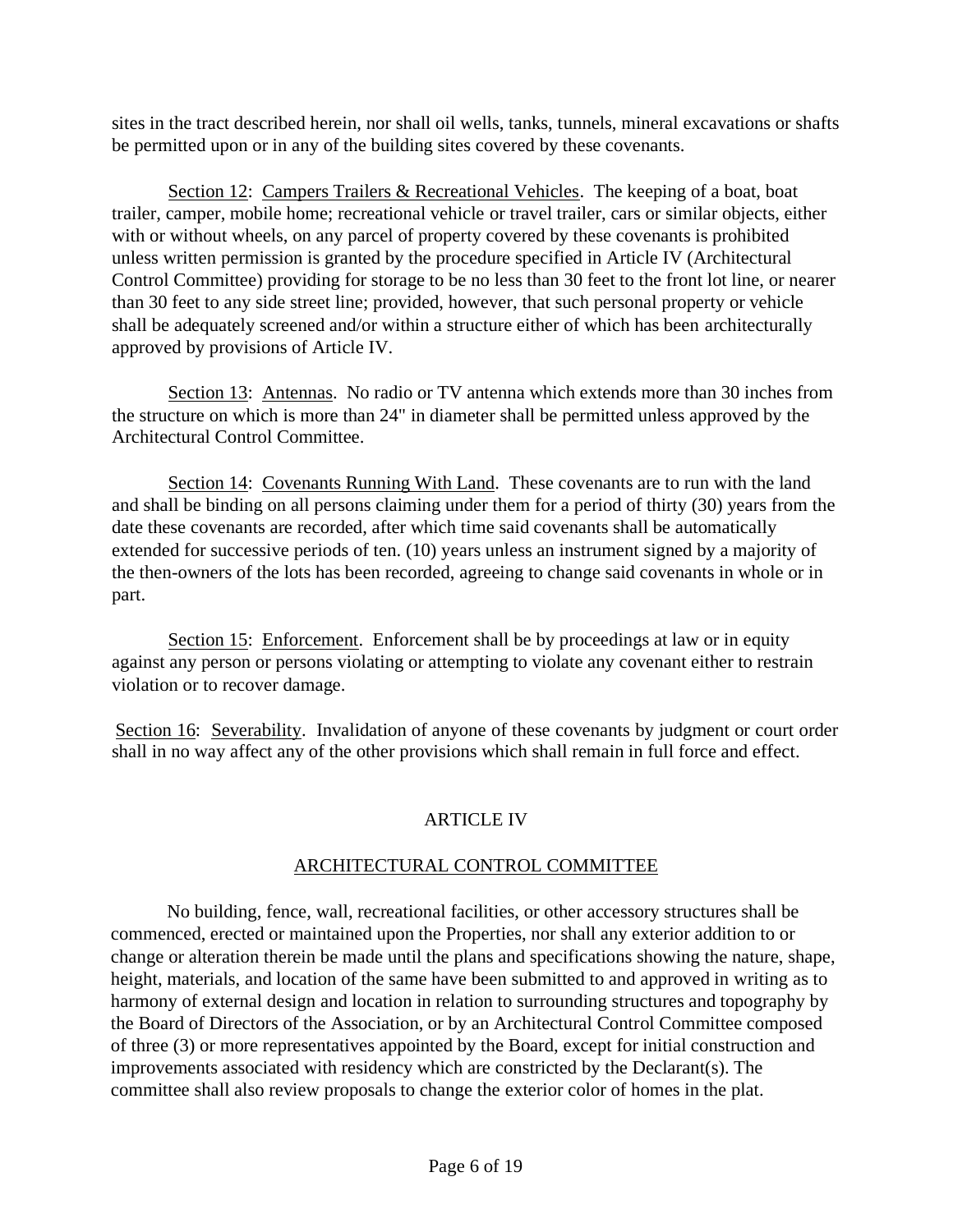The initial Architectural Control Committee shall be composed of the following: LEOSUVER, 1215 1201hAve NE, Bellevue, WA 98005; BOB DURR, 1215 120thAve NE, Bellevue, WA 98005; GREG STRONG, 1215120 Ave NE, Bellevue, WA 98005.

The Architectural Control Committee shall have the primary responsibility of interpreting and enforcing the rules and regulation of building and improvements subject to the procedures hereinafter set forth. The Architectural Control Committee shall adopt such reasonable and uniform rules of architectural control as the Board of Directors may prescribe, including, but not necessarily limited to the following:

1. No outbuilding or structure of any kind may be built on a platted residential lot before construction of a permanent residence.

2. No construction of a dwelling, other than by the Declarants may be started on a platted residential lot without first obtaining:

- (a) A building permit from the proper local governmental authority if required and,
- (b) Written approval from the Board of Directors of the Association or the Architectural Control Committee designated by it pursuant to Article IV of these covenants. (Not required for construction done by the Declarants)
- (c) Each single-family residence on a platted residential lot shall contain a minimum floor area of 1800 square feet if a one story residence, and 2200 square feet if more than a one story residence, exclusive of open decks (covered or uncovered) garages, covered carports, sheds or outbuildings.
- (d) Garages on platted residential lots may be detached from the main dwelling structure. The design and roof materials of garages shall be compatible with those of the main dwelling.

The committee's approval or disapproval as required in these covenants shall be in writing. The Board of Directors of the Association or the Architectural Control Committee designated by it shall determine whether any given use of a platted residential lot unreasonably interferes with an abutting owner's use of his property, and such determination shall be conclusive. In the event the committee, or its designated representative, fails to approve within forty-five (45) days after plans and specifications have been submitted, or in any event, if no suit to enjoin the construction has been commenced prior to the completion thereof, approval will not be required and the related covenants shall be deemed to have been fully complied with.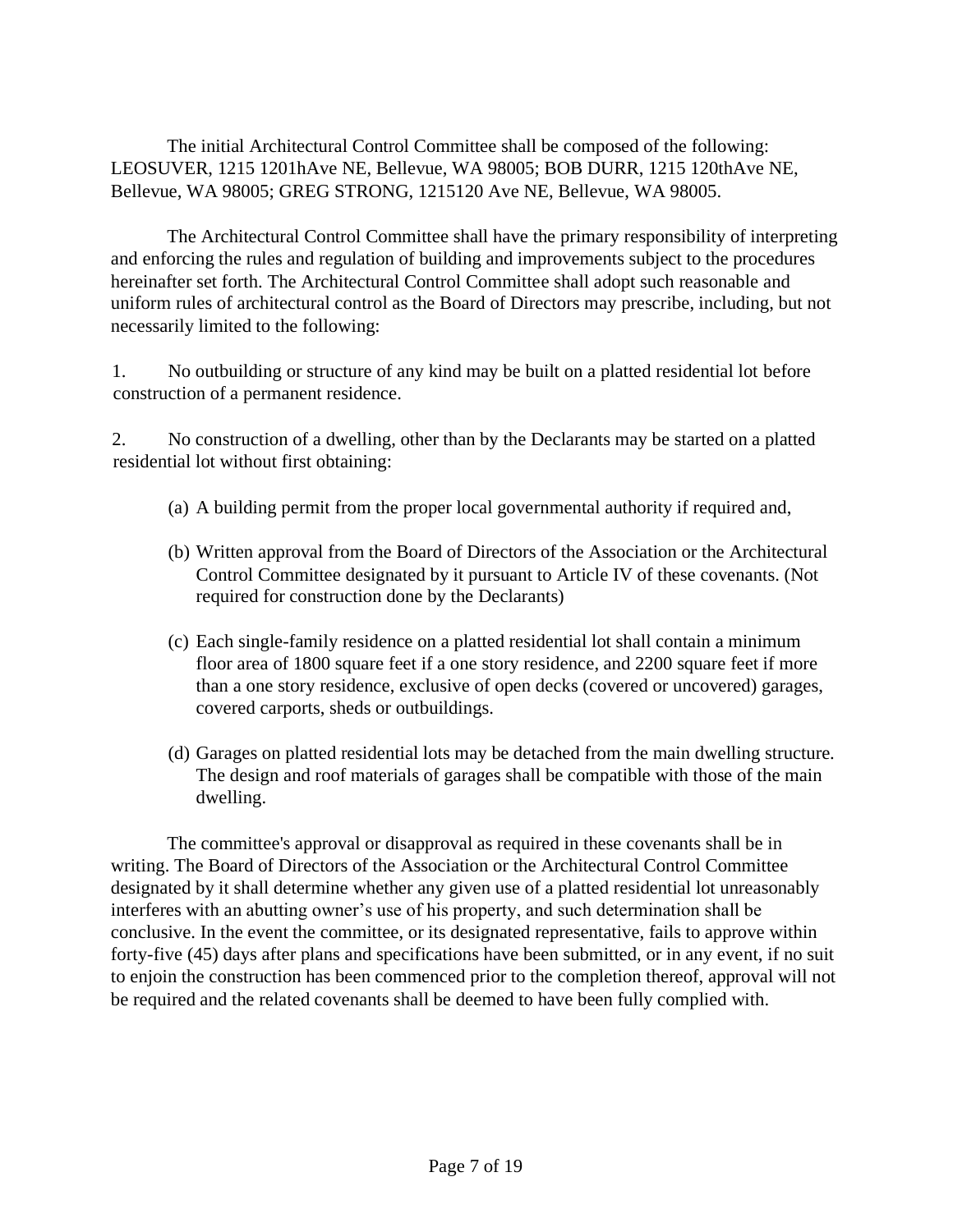#### ARTICLE V

# DEVELOPMENT PERIOD; MANAGEMENT RIGHTS OF DECLARANT DURING DEVELOPMENT

Section 1: Management By Declarant. "Development Period" shall mean that period of time from the date of recording the Declaration until (1) a date five (5) years from the date of recording this Declaration or (2) the thirtieth (30th) day after Declarant has transferred title to the purchasers of Lots representing 99 percent of the total voting power of all Lot Owners as then constituted or (3) the date on which Declarant elects to permanently relinquish all of Declarants authority under this Article V by written notice to all owners, whichever date first occurs. Until termination of the Development Period, either upon the sale of the required number of Lots, the expiration of five years, or at the election of the Declarant, the Property shall be managed and the Association organized at the sole discretion of the Declarant. If the Development Period has terminated under the foregoing provision (2), the addition of Other Parcels to the Properties already subject to this Declaration shall not change the fact that the Development Period has terminated as to the Properties. If the Development Period has not terminated pursuant to provision (2) herein before the addition of Other Parcels to the Properties, the 99 percent of the total voting power shall be determined on the basis of the voting power of all the Lots then in the Property after the' addition of the Other Parcels.

Section 2: Notice To Owners. Not less than 10 nor more than 30 days prior to the termination of the Development Period, the Declarant shall send written notice of the termination of the Development Period to the Owner of each Lot. Said notice shall specify the date when the Development Period will terminate and shall further notify the Owners of the date, place and time when a meeting of the Association will be held. The notice shall specify that the purpose of the Association meeting is to elect new Officers and Directors of the Association. Notwithstanding any provision of the Articles or Bylaws of the Association to the contrary, for the purpose of this meeting, the presence, either in person or by proxy, of the Owners of five (5) Lots shall constitute a quorum. The Board of Directors and Officers of the Association may be elected by a majority vote of said quorum. If a quorum shall not be present, the Development Period shall nevertheless terminate on that date specified in said notice and it shall thereafter be the responsibility of the Lot Owners to provide for the operation of the Association.

Section 3: Temporary Board. Declarant may, in his sole discretion, and at such times as the Declarant deems appropriate, appoint three persons who may be Lot Owners, or are representatives of corporate entities or other entities which are Lot Owners, as a Temporary Board. This Temporary Board shall have full authority and all rights, responsibilities, privileges and duties to manage the Properties under this declaration and shall be subject to all provisions of this Declaration, the Articles and the Bylaws, provided that after selecting a Temporary Board, the Declarant, in the exercise of his sole discretion, may at any time terminate the Temporary Board and reassume his management authority under Article V or select a new Temporary Board under this Section of Article V.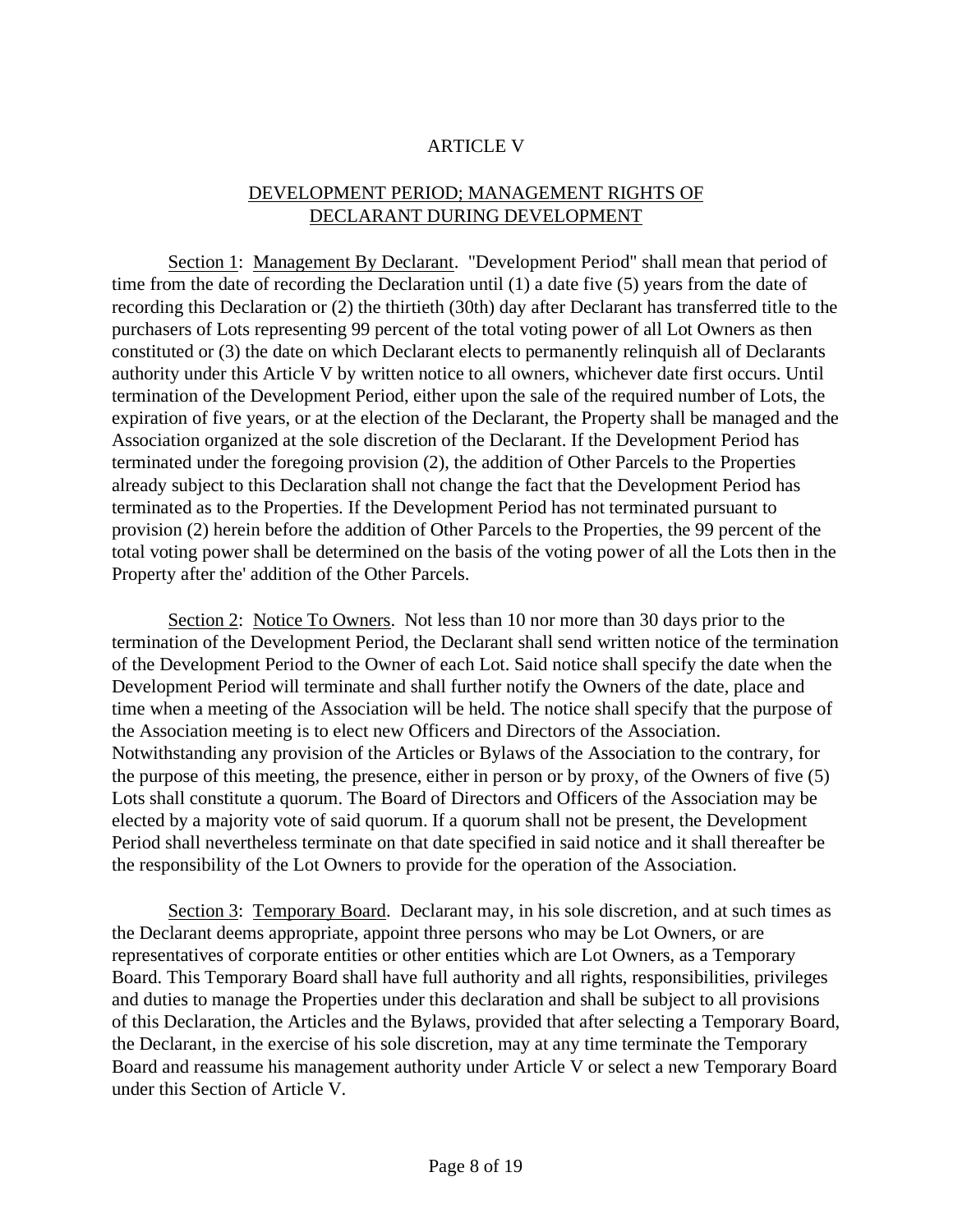Section 4: Management Of Plat During Development Period. So long as no Temporary Board is managing the Properties or until such time as the first permanent Board is elected, should Declarant choose .not to appoint a Temporary Board, Declarant or a managing agent selected by the Declarant shall have the power and authority to exercise all the rights, duties and functions of the Board and generally exercise all powers necessary to carry out the provisions of this Declaration, including but not limited to enacting reasonable administrative rules, contracting for required services, obtaining property and liability insurance, and collecting and expending all assessments and Association funds. Any such managing agent or the Declarant shall have the exclusive right to contract for all goods and services, payment for which is to be made from any monies collected from assessments.

Section 5: Purpose Of Development Period. These requirements and covenants are made to ensure that the Properties will be adequately administered in the initial stages of development and to ensure an orderly transition to Association operations. Acceptance of an interest in a Lot evidences acceptance of this management authority in Declarant.

Section 6: Expenditures During Development Period. During the Development Period, Declarant, or any successor of Declarant, shall have the sole discretion to use and consume all or so much of the dues paid in as in Declarant's judgment is necessary or expedient in maintaining the common areas and carrying out the other functions of the Homeowners Association. Maintenance of common areas include, but are not limited to, (1) replacement of dead or missing flowers, annual color change, shrubs, trees or grass; (2) irrigation costs and repairs; (3) costs of any vandalism; (4) tennis court and play equipment maintenance; and (5) trail and native areas costs. Other functions include, but are not ,limited to, ar1Ylegal' fees associated with' Declarant, or any successor of Declarant, carrying out any duties during the Development Period, including all costs associated with turning over the Homeowners Association after the expiration of said Development Period. Upon termination of the Development Period, Declarant shall deliver any funds remaining to the Homeowners Association. It is provided, however, that if, during the Development Period, the expenses have exceeded the receipts, Declarant shall have no claim against the Homeowners Association. Declarant, or any successor of Declarant, shall not be held liable to the Homeowners Association for monetary damages for conduct as the Declarant and shall be held harmless from any and all legal actions brought by the Association for the administration of the Association prior to expiration of the Development Period.

# ARTICLE VI

# PROPERTY RIGHTS IN COMMON PROPERTIES

Section 1: Members' Easements of Enjoyment. Subject to the provisions of Section 3 below, every member shall have a right and easement of enjoyment in and to the Common Properties and such easement shall be appurtenant to and shall pass with the title to every Lot.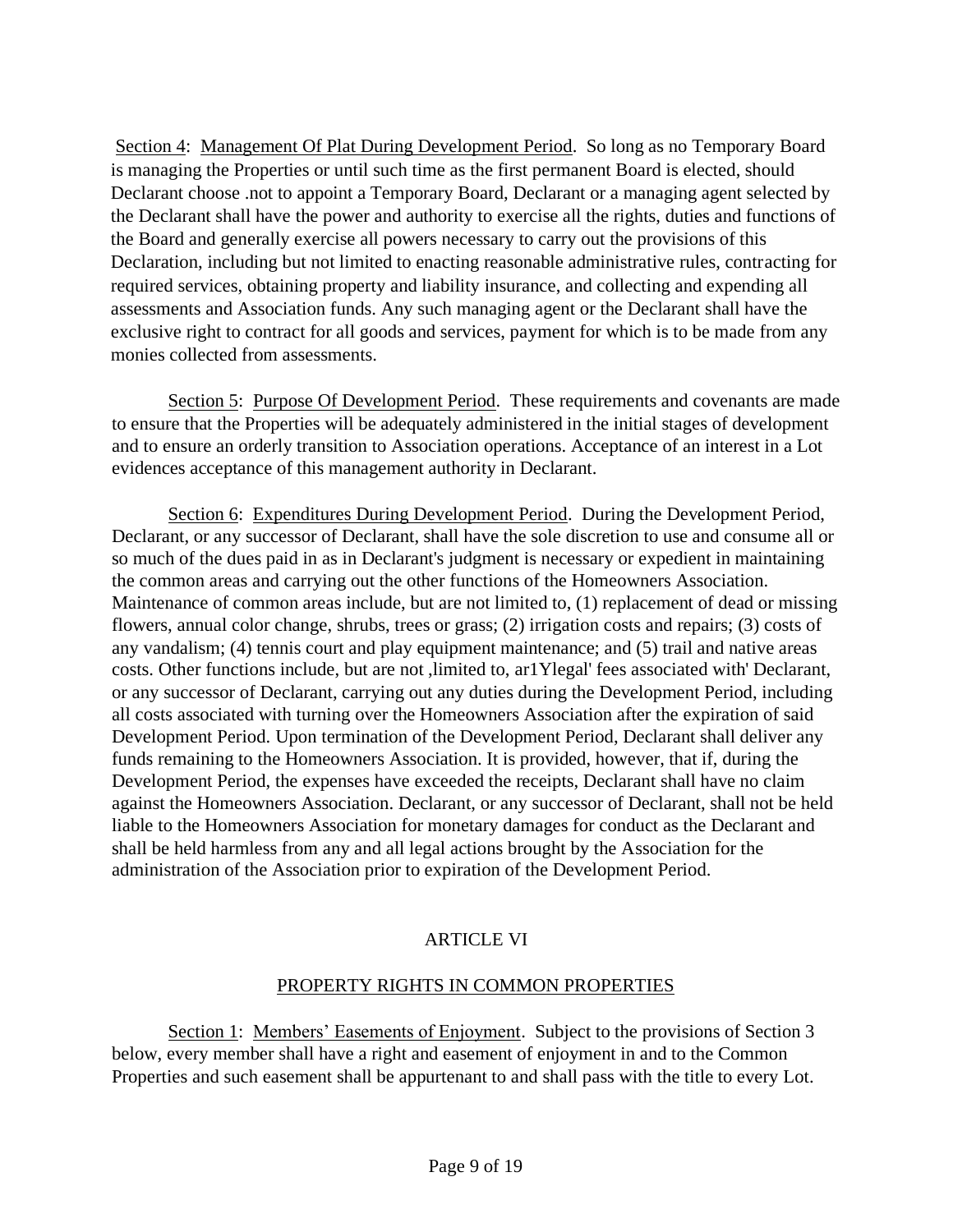Section 2: Title to Common Properties. The Developer may retain the legal title to the common Properties, if any, until such time as it has completed improvements thereon and until such time as, in the opinion of the Developer, the Association is able to maintain the same, but notwithstanding any provision herein, the Developer hereby covenants, for itself, its heirs and assigns, that it shall convey the Common Properties to the Association not later than the 1<sup>st</sup> day of January 2002.

Section 3: Extent of Members' Easements. The rights and easements of enjoyment created hereby shall be subject to the following:

- (a) The right of the Developer and of the Association, in accordance with its Articles and Bylaws, to borrow money for the purpose of improving the Common Properties and in aid thereof to mortgage said properties. In the event of a default upon any such mortgage the lender shall have a right, after taking possession of such properties, to charge admission and other fees as a condition to continued enjoyment by the members and, if necessary, to open the enjoyment of such properties to a wider public until the mortgage debt is satisfied, whereupon the possession of such properties shall be returned to the Association and all rights of the Members hereunder shall be fully restored; and
- (b) The right of the Association to take such steps as are reasonably necessary to protect the above described properties against foreclosure; and
- (c) The right of the Association, as provided in its Articles and Bylaws, to suspend the enjoyment rights of any Member for any period during which any assessment remains unpaid and for any period not to exceed sixty (60) days for any infraction of its published rules and regulations; and
- (d) The right of the Association to charge reasonable admission and other fees for the use of the Common Properties; and
- (e) The right of the Association to donate all operating and capital surpluses in excess of anticipated maintenance, replacement and capital improvement requirements to qualified public and private charitable uses; and
- (f) The right and responsibilities for the maintenance of the common maintenance areas as delineated on the face of the recorded plat and on other recorded documents; and
- (g) The right of the Association to dedicate or transfer all or any part of the Common Properties to any person, public agency, authority, or utility for such purposes and subject to such conditions as may be agreed to by the Members of the Association provided that no such dedication or transfer, determination as to the purposes or as to the conditions thereof, shall be effective unless an instrument signed by Members entitled to cast two thirds (2/3) of the votes of membership has been recorded, agreeing to such dedication, transfer, purpose or condition, and unless written notice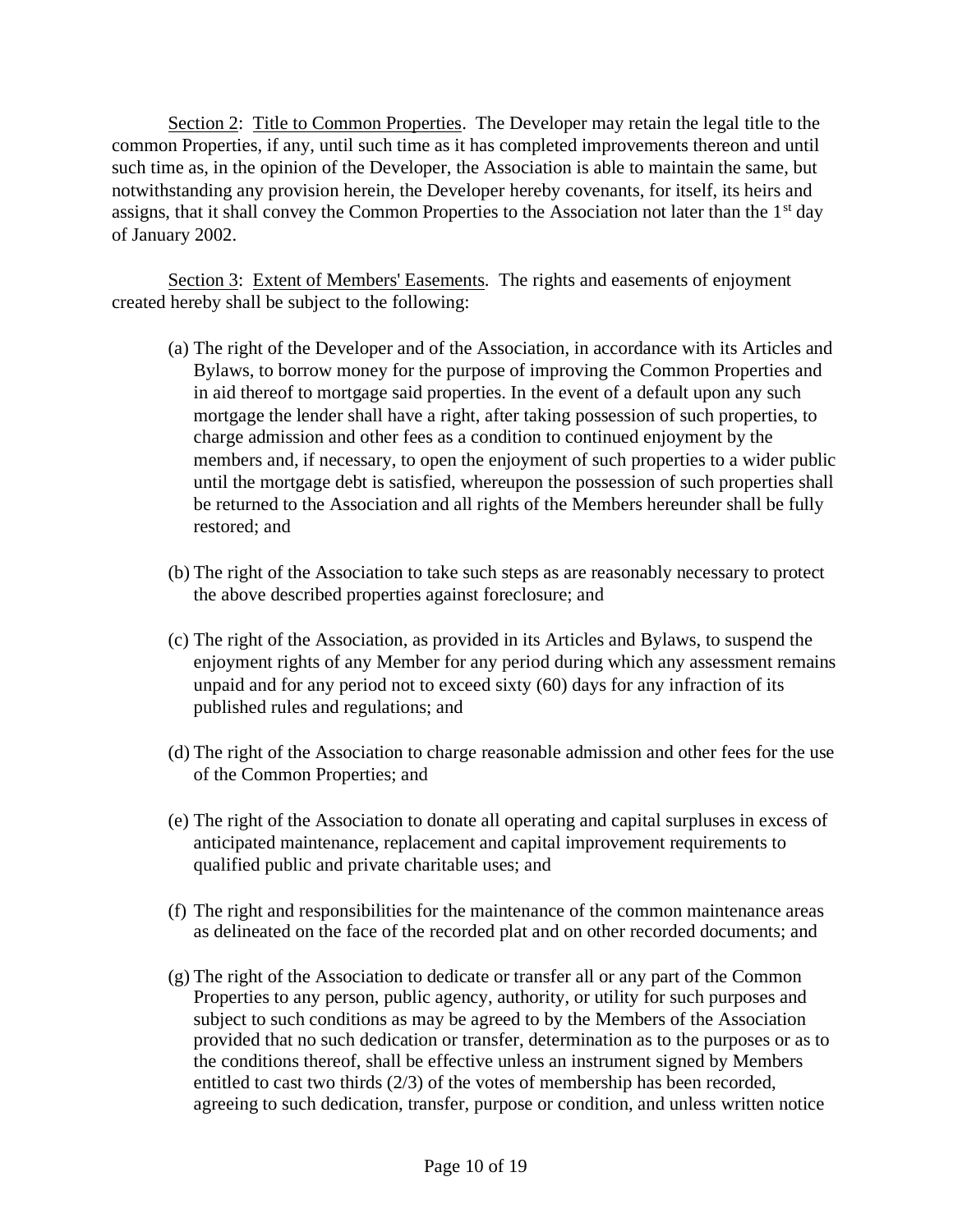of the proposed agreement and action thereunder is sent to every Member at least ninety (90) days in advance of any action taken.

# ARTICLE VII

#### COVENANT FOR MAINTENANCE ASSESSMENTS

Section 1: Creation of the Lien and Personal Obligation of Assessments. The Developer for each Lot owned by it within The Properties hereby covenants and each Owner of any Lot by acceptance of a deed therefor, whether or not it shall be so expressed in any such deed or other conveyance, be deemed to covenant and agree to pay to the Association: (1) annual assessments to be fixed, established, and collected from time to time as hereinafter provided. (2) special assessments for capital improvements. The annual and special assessments, together with such interest thereon and costs of collection thereof as hereinafter provided, shall be a charge on the land and shall be a continuing lien upon the property against which each such assessment is made. Each such assessment, together with such interest thereon, and cost of collection thereof as hereinafter provided, shall also be the personal obligation of the person who was the Owner of such property at the time when the assessment fell due.

Section 2: Purpose Of Assessments. The assessments levied by the Association shall be used exclusively to promote the recreation, health, safety and welfare of the residents of the Properties and for the improvement and maintenance of the Common Maintenance Areas as provided in Article VIII.

Section 3: Annual Assessment. . Until January 1, 2001, the annual assessment shall be \$375.00 per Lot.

The annual assessment may be increased during the Development Period to reflect increased (1) maintenance costs, (2) repair costs, or (3) plat management costs. All increases in the annual assessment during the Development Period must directly reflect increases in the above recited costs. It shall not be necessary to amend this Declaration to increase the annual assessment during the Development Period. During this period, the Declarant will give members of the Association notice of increased assessments thirty (30) days before such assessments become effective.

- (a) After the Development Period expires, the maximum annual assessment may be increased each year not more than twenty (20%) percent above the maximum annual assessment for the previous year without a vote of the membership.
- (b) After the Development Period expires, the maximum annual assessment, may be increased by more than twenty (20%) percent only if sixty (60%)' percent of the members of the Association, who are voting in person or by proxy at a meeting duly called for this purpose, consent to such an increase.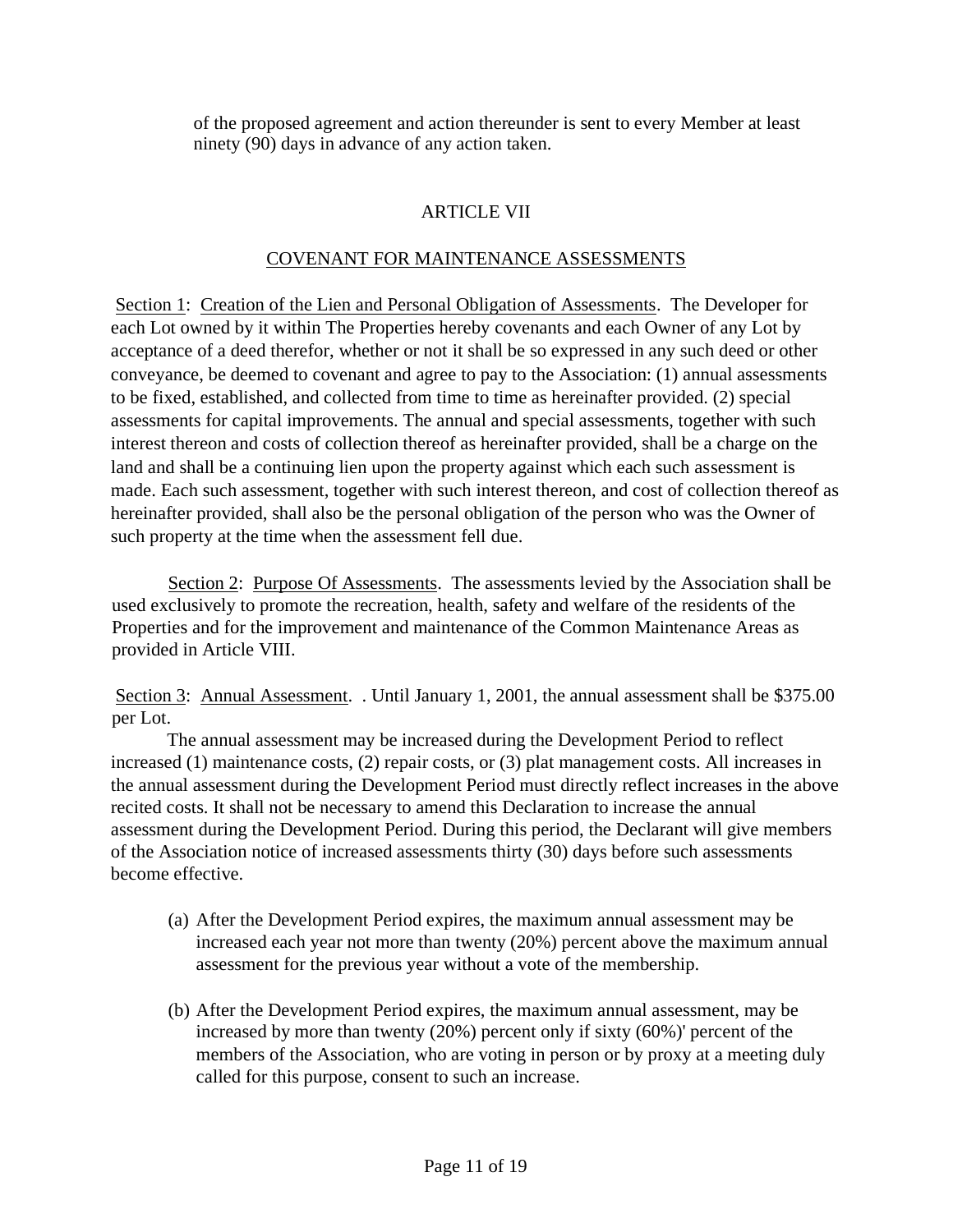(c) After the Development Period expires, the Board of Directors shall fix the annual assessment subject to the above-recited standards.

Section 4: Special Assessments For Capital Improvement. In addition to the annual assessments authorized above, the Association may levy, in any assessment year, a common assessment, applicable to that year only, for the purpose of defraying, in whole or in part, the cost of any construction, reconstruction, repair or replacement of a capital improvement upon the Common Maintenance Areas not provided by this Declaration, including fixtures and personal property related thereto, provided that any such assessment shall have the assent of sixty (60%) percent of the members of the Association who are voting in person or by proxy at a meeting duly called for this purpose.

Section 5: Special Assessments For Legal Fees And Damages. In addition to the annual and special assessments authorized in Section 4, the Declarant or the Association may levy in any assessment year a special assessment for the purpose of defraying, in whole or in part, (1) the cost of legal fees and, costs incurred in legal actions in which the Association is a party, (2) the cost of legal fees and costs incurred in any action in which a member of either the Board or Architectural Control Committee is named as a party as a result of a decision made or action performed while acting in behalf of the Homeowners Association, or (3) any other reasonable expenses incurred by the Homeowners Association. The assessment shall require the consent of fifty-one (51%) percent of the members of the Association at a meeting duly called for this purpose.

Section 6: Quorum For Any Action Authorized Under Sections4 and 5. The, quorum required for any action authorized by Sections 4 and 5 hereof shall be as follows:

At the first meeting called, as provided in Section 4 and Section 5 hereof, the presence at the meeting of Members or of proxies entitled to cast fifty (50) percent of all the votes of each class of membership shall constitute a quorum. If the required quorum is not forth coming at any meeting, another meeting may be called, subject to the notice requirement set forth in the Bylaws, and the required quorum at any such subsequent meeting shall be one-half (1/2) of the required quorum at the preceding meeting, provided that no such subsequent meeting shall be held more than sixty (60) days following the preceding meeting.

Section 7: Date of Commencement of Annual Assessments: Due Dates. The annual assessments provided for herein shall commence on January 1, 1998. The assessments for any year, after the first year, shall become due and payable on the first day of January of said year. The due date of any special assessment under Section 4 hereof shall be fixed in the resolution authorizing such assessment.

Section 8: Duties of the Board of Directors. The Board of Directors of the Association shall fix the date of commencement and the amount of the assessment against each Lot for each assessment period at least thirty (30) days in advance of such date or period and shall, at that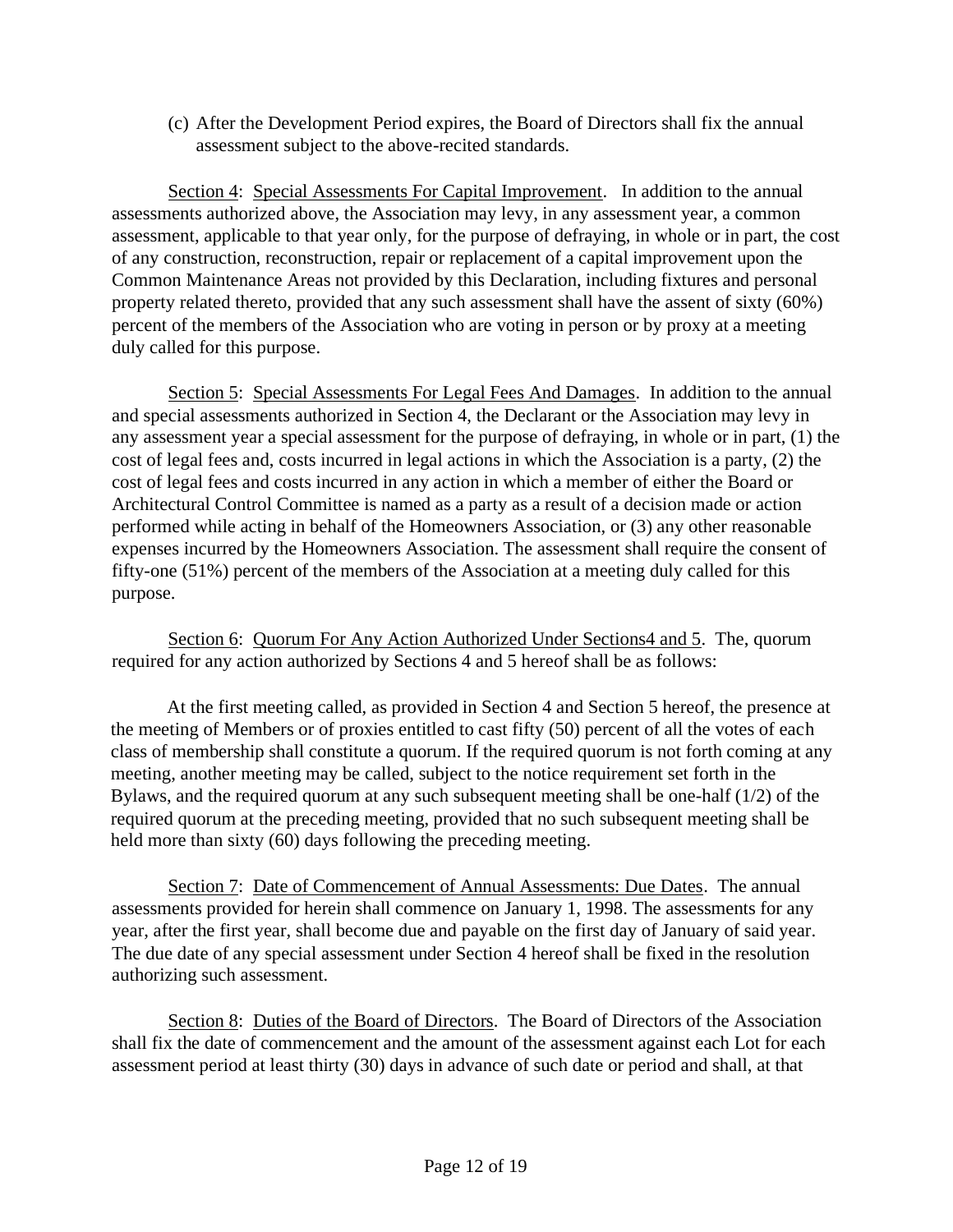time, prepare a roster of the properties and assessments applicable thereto which shall be kept in the office of the Association and shall be open to inspection by any Owner.

Written notice of the assessment shall thereupon be sent to every Owner subject thereto.

The Association shall upon demand at any time furnish to any Owner liable for said assessment a certificate in writing assigned by an officer of the Association, setting forth whether said assessment has been paid. Such certificate shall be conclusive evidence of payment of any assessment therein stated to have been paid. The cost of preparing such a statement may be charged to the Owner requesting it.

Section 9: Effect of Non-Payment of Assessment: The Personal Obligation of the Owner: The Lien: Remedies of Association. If the assessments are not paid on the date when due (being the dates specified in Section 7 hereof), then such assessment shall become delinquent and shall, together with such interest thereon and cost of collection thereof as hereinafter provided, thereupon become a continuing lien on the property which shall bind such property in the hands of the then Owner, his heirs, devised, personal representatives, and assigns. The personal obligation of the then Owner to pay such assessment, however, shall remain his personal obligation for the statutory period and shall not pass to his successors in title unless expressly assumed by them.

If the assessment is not paid within thirty (30) days after the delinquency date, the assessment shall bear interest form the date of delinquency at the rate of twelve (12) percent per annum, and the Association may bring an action at law against the Owner personally obligated to pay the same or to foreclose the lien against the property, and there shall be added to the amount of such action, and in the event a judgment is obtained, such judgment shall include interest on the assessment as above provided and a reasonable attorney's fee to be fixed by the Court together with the costs of the action.

Section 10: Subordination of the Lien to Mortgages. The lien for the assessments provided for herein shall be subordinate to the lien of any mortgage or mortgages now or hereafter placed upon the properties subject to assessment; provided, however, that such subordination shall apply only to the assessments which have become due and payable prior to a sale or transfer of such property pursuant to a decree of foreclosure, or any other proceedings in lieu of foreclosure. Such sale or transfer shall not relieve such property from liability for any assessments thereafter becoming due, nor form the lien of any such subsequent assessment.

Section 11: Exempt Property. The following property subject to this Declaration shall be exempted from the assessment charge and lien created herein:

- (a) All properties to the extent of any easement or other interest therein dedicated and accepted by a local public authority and devoted to public use;
- (b) All Common Properties as defined in Article I, Section 1 hereof;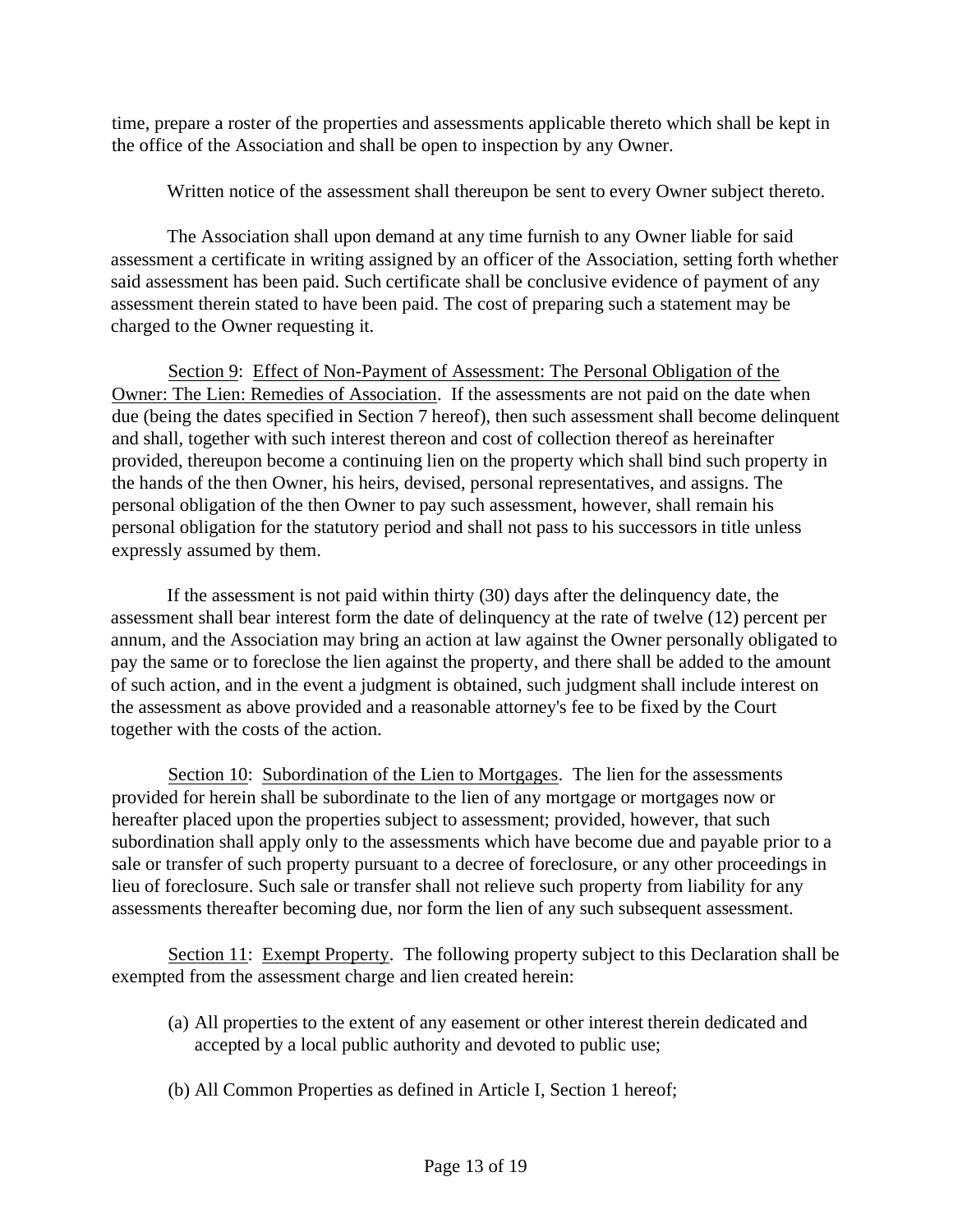(c) All properties exempted from taxation by the laws of the State of Washington, upon the terms and to the extent of such legal exemption.

Notwithstanding any provisions herein, no land or improvements devoted to dwelling use shall be exempt from said assessments, charges or liens.

# ARTICLE VIII

### HOMEOWNERS ASSOCIATION

Section 1: Non-Profit Corporation. After the Development Period expires, the Association shall be a non-profit corporation under the laws of the State of Washington. The Homeowners Association may be an unincorporated Association during the Development Period, unless the Declarant elects to incorporate the Association.

Section 2: Membership. Every person or entity which is an Owner of any Lot shall become a member of the Association. Membership shall be appurtenant to the Lot and may not be separated from ownership of any Lot and shall not be assigned or conveyed in any way except upon the transfer of title to said Lot and then only to the Transferee of title to the Lot. All Owners shall have the rights and duties specified in this Declaration, the Articles and the Bylaws of the Association.

Section 3: Voting Rights. Owners, including the Declarant, shall be entitled to one vote for each Lot owned. When more than one person or entity owns an interest in any Lot, the vote for that Lot shall be exercised as the Owners decide to exercise that vote, but, in no event, shall more than one vote be cast with respect to any Lot, nor shall any vote be divided. The voting rights of any Owner may be suspended as provided for in this Declaration, the Articles and the Bylaws of the Association.

Section 4: Meetings. Meetings shall be conducted in accord with the specifications set forth in the Bylaws of the TIMBERLINE RIDGE II HOMEOWNERS ASSOCIATION.

# ARTICLE IX

#### MANAGEMENT BY BOARD

Section 1: Expiration Of The Development Period. Upon expiration of the Declarant's management authority under Article IV, all administrative power and authority shall vest in a Board of three (3) directors who need not be members of the Association. The Association, by amendment of the Bylaws, may increase the number of directors. All Board positions shall be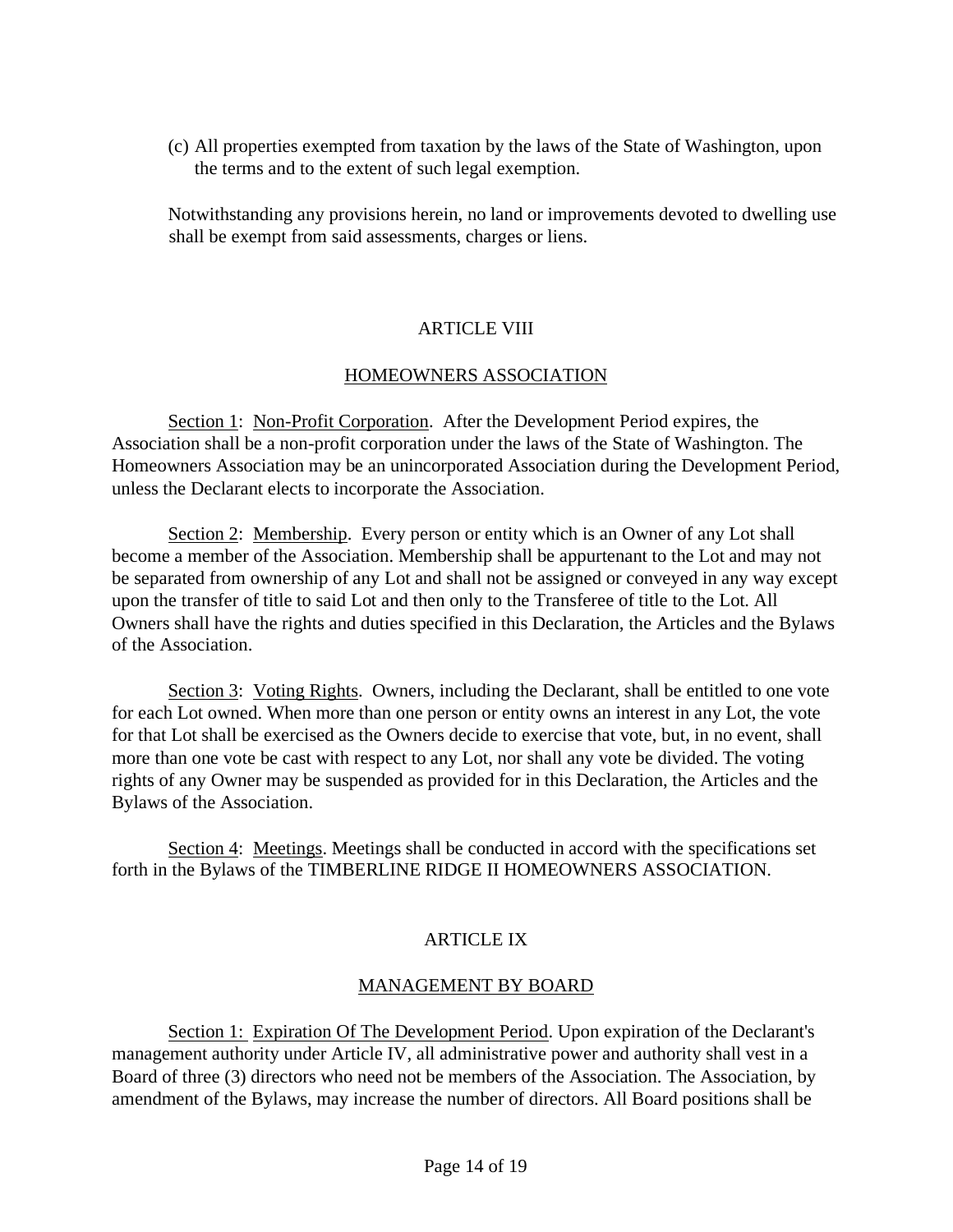open for election at the first annual meeting after termination of the Development Period under Article IV.

Section 2: Terms. The terms of the Board are defined in the Bylaws.

Section 3: Powers Of The Board. All powers of the Board must be exercised in accord with the specifications which are set forth in the Bylaws. The Board, for the benefit of all the Properties and the Lot Owners, shall enforce the provisions of this Declaration and the Bylaws. In addition to the duties and powers imposed by the Bylaws and any resolution of the Association that may be hereafter adopted, the Board shall have the power and be responsible for the following, in way of explanation, but not limitation:

- (a) Insurance. Obtain policies of general liability insurance.
- (b) Legal and Accounting Services. Obtain legal and accounting services, if necessary, to the administration of Association affairs, administration of the Common Areas, or the enforcement of this Declaration.
- (c) Maintenance. Establish maintenance and use standards for the common areas and common maintenance areas which may include publicly owned areas such as landscaping in street right of ways and water quality ponds (Tracts C, I, L, Q and X). Arrange for such maintenance and pay the costs of the maintenance.
- (d) Discharge Of Liens. The Board may also pay any amount necessary to discharge any lien or encumbrance levied against the entire Properties or any part thereof which is claimed or may, in the opinion of the Board, constitute a lien against the Properties or against the Common Areas rather than merely against the interest therein of particular Owners. Where one or more Owners are responsible for the existence of such liens, they shall be jointly and severally liable for the cost of discharging it and any costs or expenses, including reasonable attorneys' fees and costs of title search incurred by the Board by reason of such lien or liens. Such fees and costs shall be assessed against the Owner or Owners and the Lot responsible to the extent of their responsibility.
- (e) Utilities. Pay all utility charges attributable to Common Areas and Common Maintenance Areas.
- (f) Security. Pay all costs deemed appropriate by the Board to ensure adequate security for the Lots and Common Areas constituting the residential community created on the Properties.
- (g) Right To Contract. Have the exclusive right to contract for all goods, services, maintenance, and capital improvements provided. However, such right of contract shall be subject to Association approval.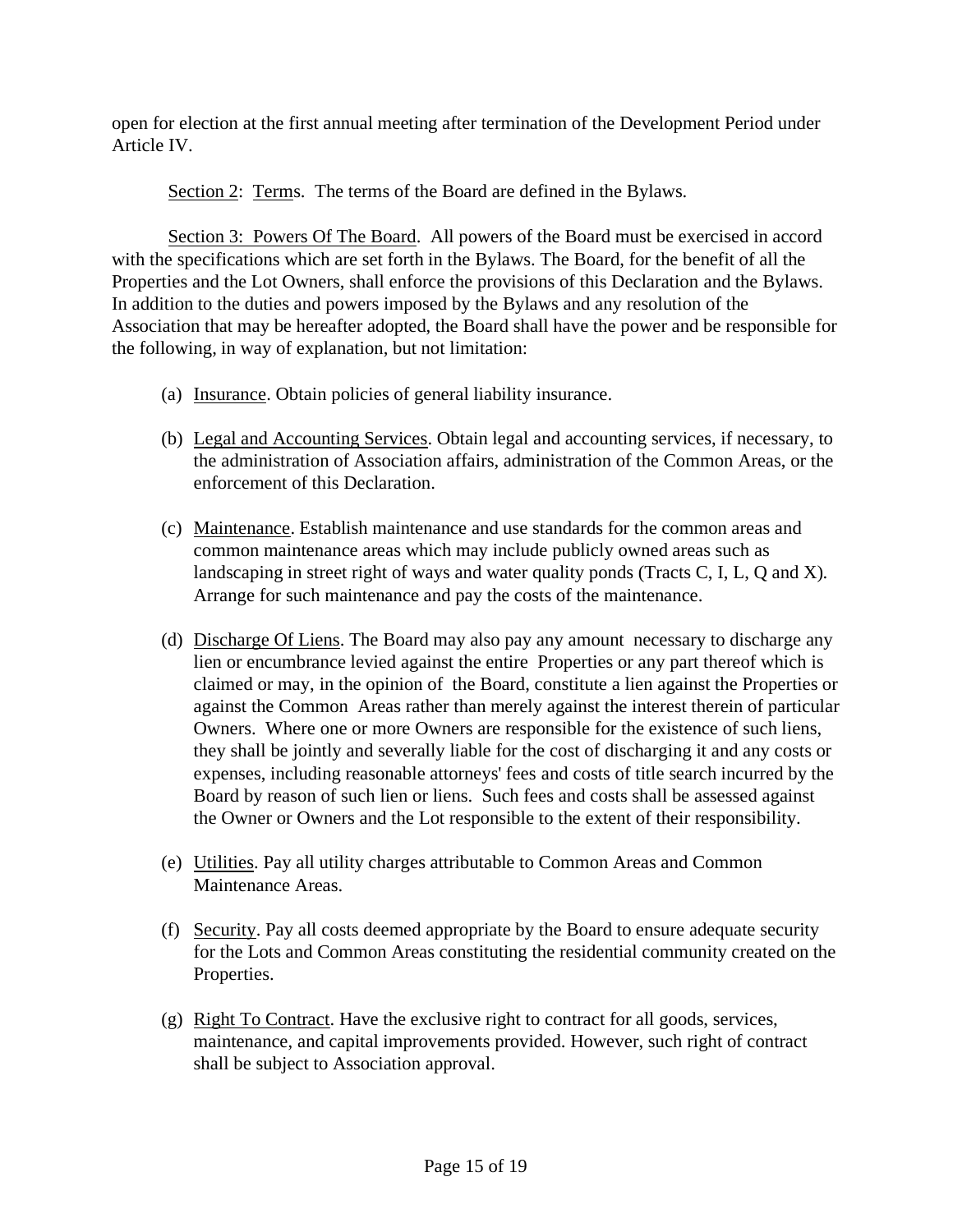- (h) Promulgation Of Rules. Adopt and publish rules and regulations governing the members and their guests and establish penalties for any infraction thereof.
- (i) Declaration Of Vacancies. May declare the office of a member of the Board to be vacant in the event that a member of the Board is absent from three consecutive regular meetings of the Board.
- (j) Employment Of Manager. Employ a manager, an independent contractor, or such other employee as the Board deems necessary and describe the duties of such employees.
- (k) Payment For Goods And Service. Pay for all goods and services required for the proper functioning of the Common Areas and Common Maintenance Areas.
- (l) Impose Assessments. Impose annual and special assessments.
- (m) Bank Account. Open a bank account on behalf of the Association and designate the signatories required.
- (n) Exercise Of Powers, Duties And Authority. Exercise for the Association all powers, duties and authority vested in or delegated to the Association and not reserved to the membership by other provisions of the Bylaws, Articles of Incorporation, or this Declaration. The Board shall have all powers and authority permitted to it under this Declaration and the Bylaws. However, nothing herein contained shall be construed to give the Board authority to conduct a business for profit on behalf of all the Owners or any of them.

# ARTICLE X

# MAINTENANCE OF LOTS

Section 1: Exterior Maintenance By Owner. Each Lot and Residence shall be maintained by the Owner in a neat, clean and sightly condition at all times and shall be kept free of accumulations of litter, junk, containers, equipment, building materials and other debris. All refuse shall be kept in sanitary containers sealed from the view of any Lot; the containers shall be emptied regularly and their contents disposed of off the Properties. No grass cuttings, leaves, limbs, branches, and other debris from vegetation shall be dumped or allowed to accumulate on any part of the Properties, except that a regularly tended compost device shall not be prohibited.

Section 2: Easement For Enforcement Purposes. Owners hereby grant to the Association an express easement for purposes of going upon the Lots of Owners for the purpose of removing Vehicles or other similar objects which are parked or stored in violation of the terms of this Declaration.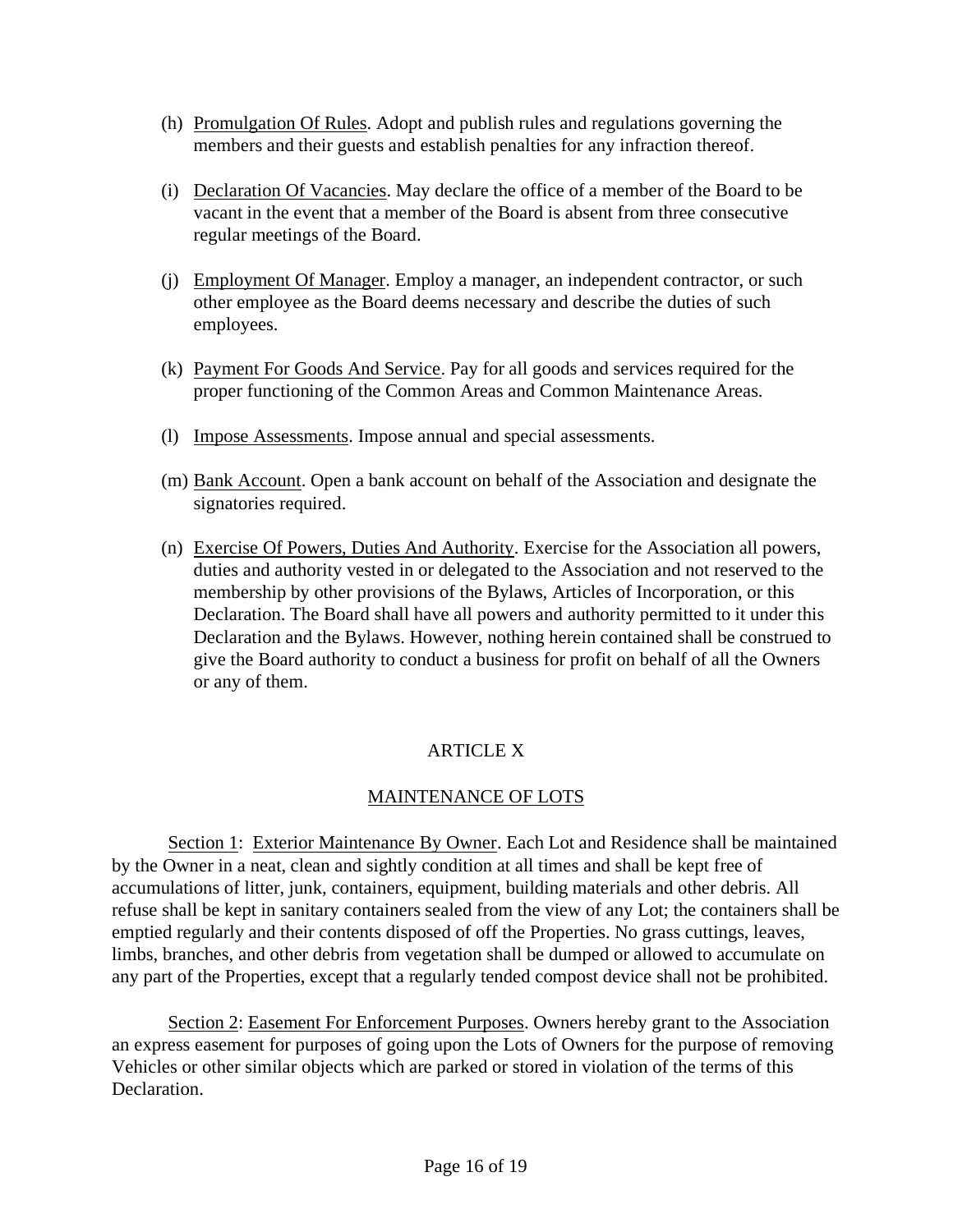Section 3: Lot Maintenance By The Association. In the event that an Owner shall fail to maintain the exterior landscaping of his premises thereon in a manner consistent with maintenance standards of the TIMBERLINE RIDGE II, community, the Board shall, upon receipt of written complaint of any Owner, and subsequent investigation which verifies such complaint, have the right through its agents and employees, to enter upon the offending Owner's Lot and repair, maintain and restore the landscaping on that Lot if the Owner shall fail to respond in a manner satisfactory to the Board within thirty (30) days after mailing of adequate notice by certified mail to the last known address of the Owner. The cost of such repair, maintenance or restoration shall be assessed against the Lot, and the Board shall have the right to cause to be recorded a notice of lien for labor and materials furnished, which lien may be enforced in the manner provided by law. In the event that the estimated cost of such repair should exceed onehalf of one percent of the assessed value of the lot and improvements on that lot, the Board shall be required to have the assent of fifty-one (51%) percent of the Members before undertaking such repairs.

### ARTICLE XI

#### GENERAL PROVISIONS

Section 1: Duration. The covenants and restrictions of this Declaration shall run with and bind the land, and shall inure to the benefit of and be enforceable by The Association, or the owner of any land subject to this Declaration, their respective legal representatives, heirs, successors and assigns, for a term of thirty (30) years from the date this Declaration is recorded after which time said covenants shall be automatically extended for successive periods of ten (10) years unless amended as provided for in Article XII, an instrument signed by the then Owners of two-thirds (2/3)of the Lots has been recorded, agreeing to change said covenants and restrictions in whole or in part; provided, however, that no such agreement to change shall be effective unless made and recorded one (1) year in advance of the effective date of such change, and unless written notice of the proposed agreement is sent to every Owner at least ninety (90) days in advance of any action taken.

Section 2: Notices. Any notice required to be sent to any Member or Owner under the provisions of this Declaration shall be deemed to have been properly sent when mailed, postpaid, to the last known address of the person who appears as Member or Owner on the records of the Association at the time of such mailing.

Section 3: Enforcement. Enforcement of these covenants and restrictions shall be by any proceeding at law or in equity against any person or persons violating or attempting to violate any covenant or restriction, either to restrain violation or to recover damages, and against the land to enforce any lien created by these covenants; and failure by the Association or any Owner to enforce any covenant or restriction herein contained shall in no event be deemed a waiver of the right to do so thereafter.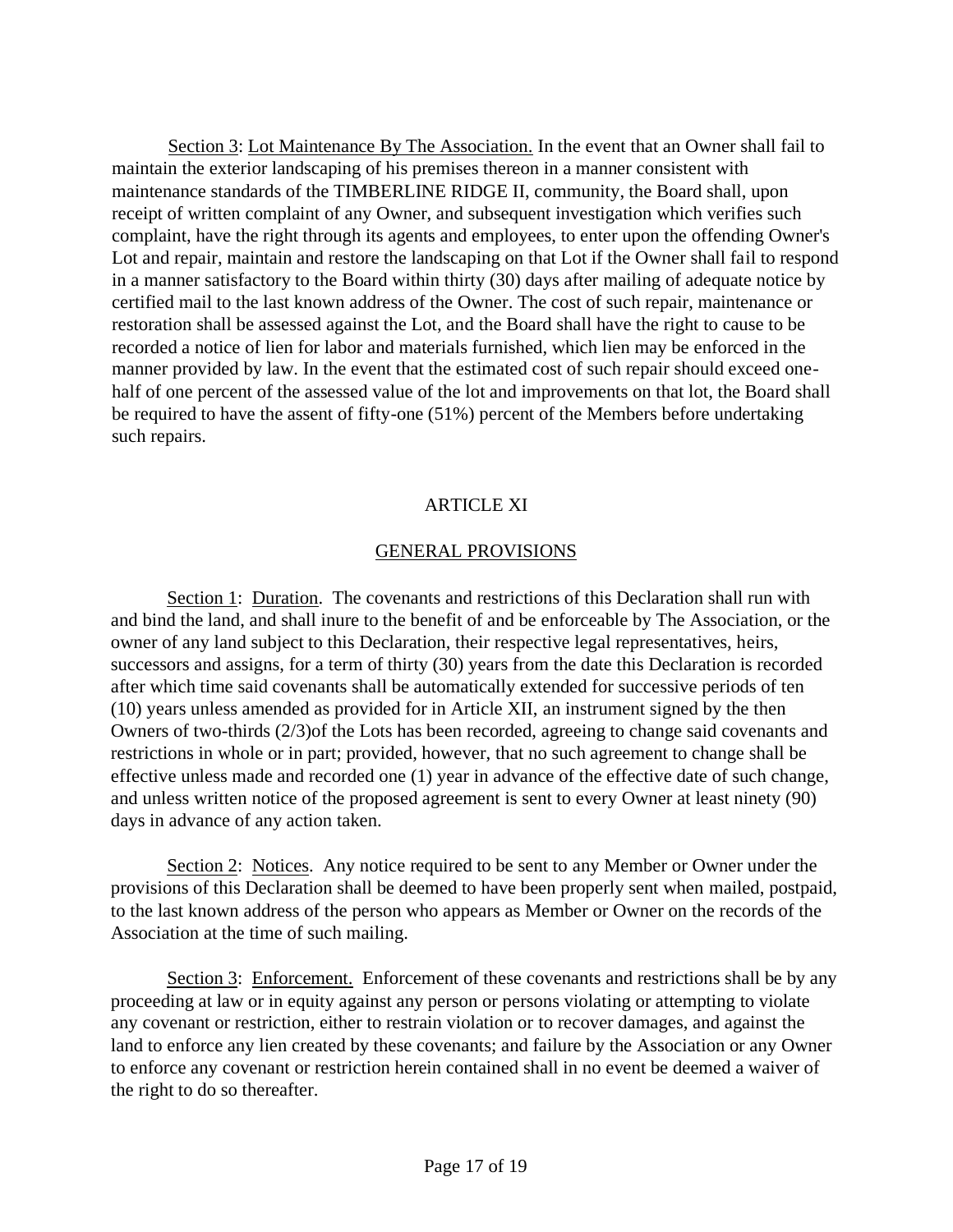Section 4: Severability. Invalidation of anyone of these covenants or restrictions by judgment or Court Order shall in no way affect any other provisions which shall remain in full force and effect.

## ARTICLE XII

#### AMENDMENT OF DECLARATION

Section 10.1 Amendment by Declarant or Association. During the Development Period, Declarant may unilaterally and on its sole signature amend this Declaration for the purpose of making corrections or non-substantial modifications. This Declaration may also be amended by an instrument executed by the Association for and on behalf of the Owners; provided however, that such amendments shall have received the prior approval of a vote of the Owners (except Declarant) having sixty-seven percent (67%) or more of the total outstanding votes in the Association; provided further, that no such amendment shall be valid during the Development Period without the prior written consent of the Declarant. No amendment to this Declaration shall replace or remove any open space area required by master plan, zoning or plat approvals for Timberline Ridge unless the relevant governmental approval is also amended by the applicable governmental authority.

Section 10.2 Effective Date. Amendments shall take effect only upon recording with the King County Department of Records and Elections or any successor recording office.

| BURNSTEAD CONSTRUCTION CO.                                        |                             |
|-------------------------------------------------------------------|-----------------------------|
| RICK BURNSTEADCONSTRUCTION CO.                                    |                             |
| STEVE BURNSTEAD CONSTRUCTION CO.                                  |                             |
| Declarants'                                                       |                             |
| By                                                                | (Fred Burnstead, CEO)       |
| $\mathbf{B} \mathbf{v}$                                           | (Rick Burnstead, President) |
| By<br><u> 1989 - Andrea Stadt Britain, amerikansk politiker (</u> | Steve Burnstead, President) |

# STATE OF WASHINGTON)

COUNTY OF KING )

On this 11<sup>th</sup> day of June, 1998, before me, the undersigned, a notary public in the State of Washington, personally appeared Fred Burnstead, CEO of Burnstead Construction Co., Rick Burnstead, President of Rick Burnstead Construction Co., and Steve Burnstead, President of Steve Burnstead Construction Co., a Washington corporation, the corporation that executed the within and foregoing Declaration of Covenants and Restrictions for TIMBERLINE RIDGE and acknowledged the said instrument to be the free and voluntary act and deed of said corporation,